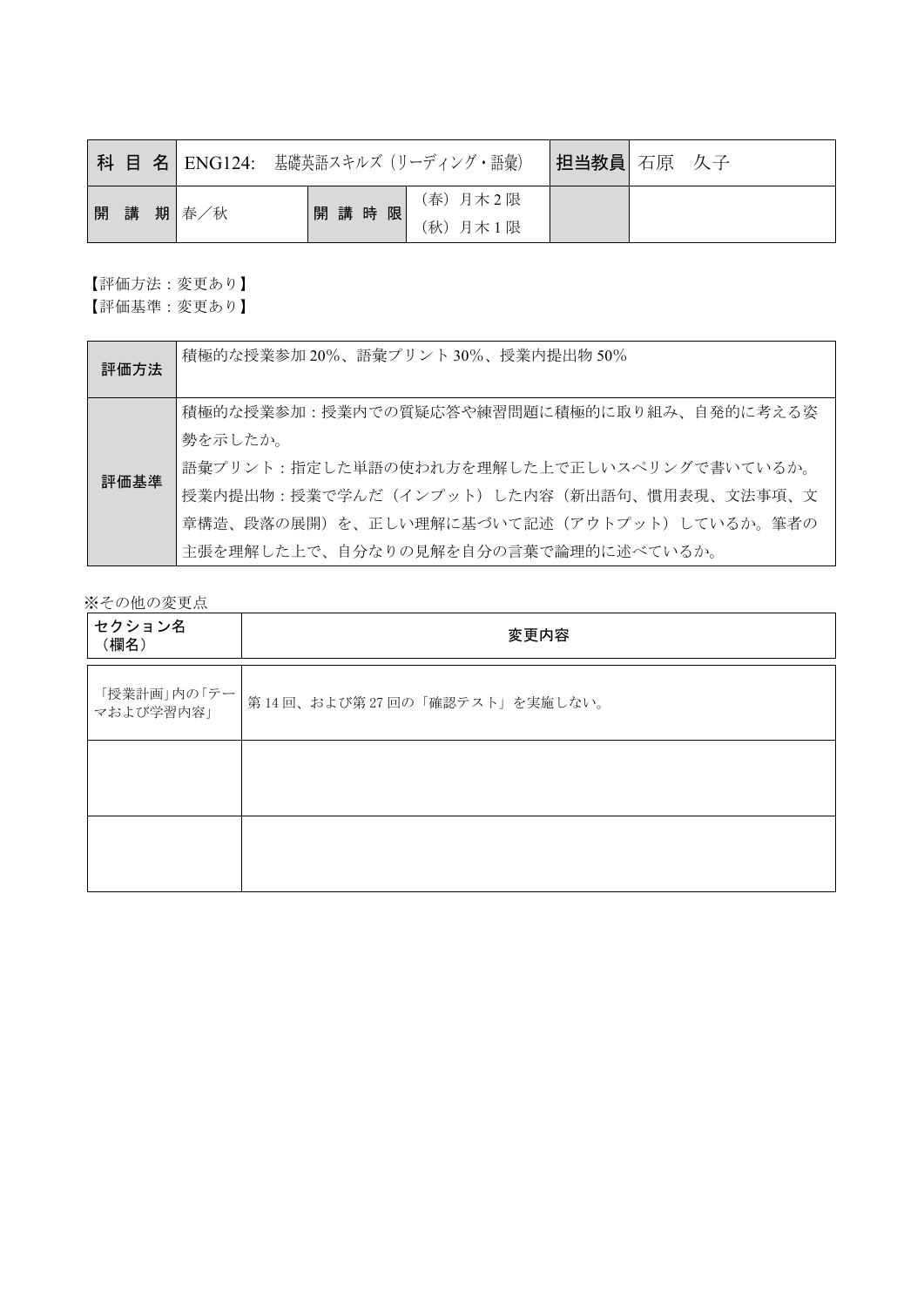|    |    | <b>科 目 名 </b> ENG125: 基礎英語スキルズ(旅行の英語) | 担当教員  小金沢 | 裕美子 |
|----|----|---------------------------------------|-----------|-----|
| 開講 | 期春 | 開講時限月木3限                              |           |     |

【評価方法:変更なし】 【評価基準:変更なし】

| 評価方法 |  |
|------|--|
| 評価基準 |  |

| セクション名<br>(欄名)                                   | 変更内容                                                           |
|--------------------------------------------------|----------------------------------------------------------------|
| Vocabulary Quizzes                               | 授業中に実施予定だった Vocabulary quizzes は、全て自宅で実施→Moodle に提出に変更する。      |
| Group presentations (第<br>$22$ 回                 | 対面、遠隔参加者の割合等様子を見て、individual presentations に変更の可能性がある。         |
| In class written test $(\frac{4}{11})$<br>$27$ 回 | 授業中に実施予定だった In class written test は、自宅で実施→Moodle に提出に変更す<br>る。 |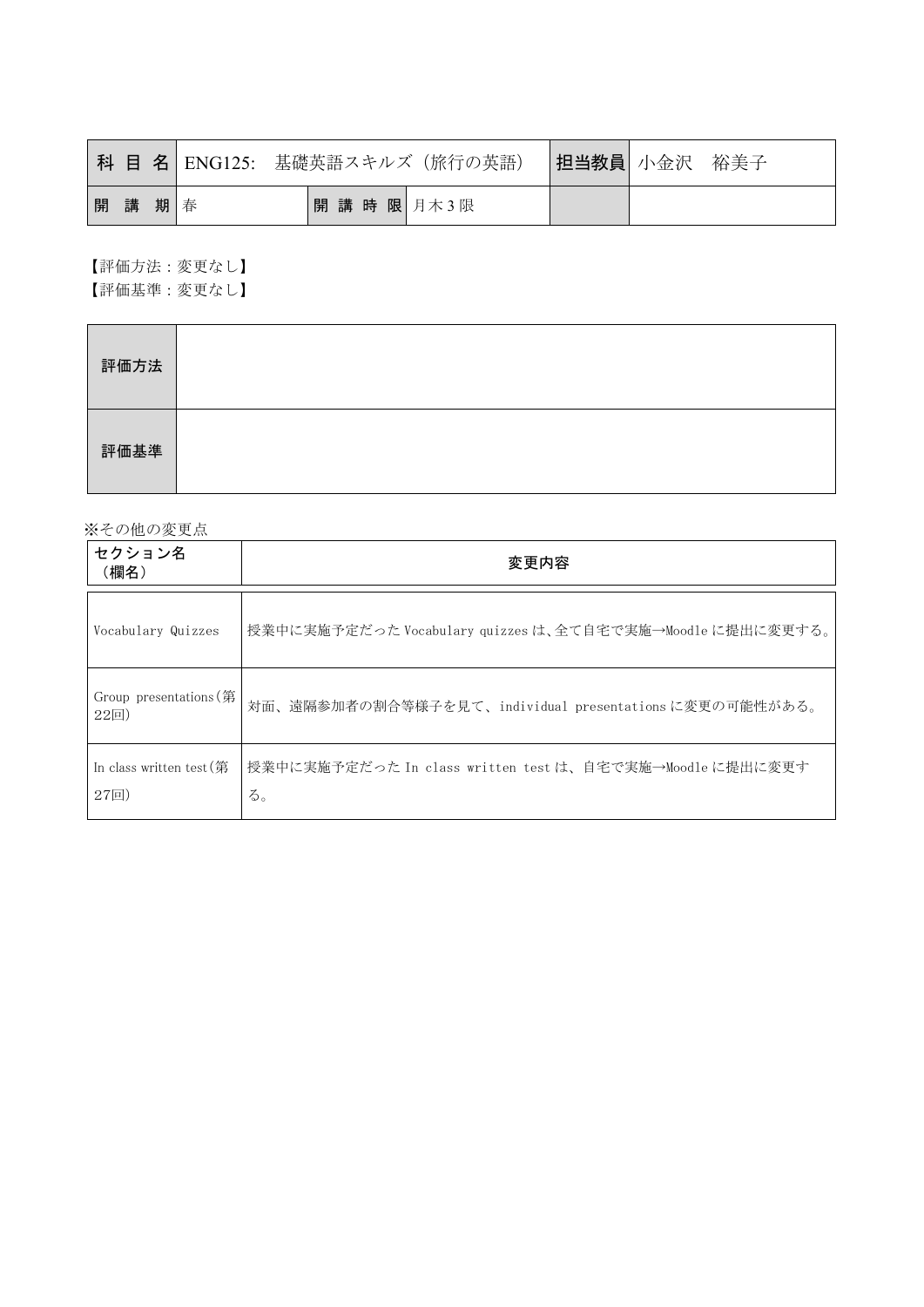|    |    | 科目名   ENG106: |          | ■標準英語スキルズ(メディアの英語) ┃ <b>担当教員</b> │ 小金沢 |  | 裕美子 |
|----|----|---------------|----------|----------------------------------------|--|-----|
| 開講 | 期春 |               | 開講時限月木2限 |                                        |  |     |

【評価方法:変更なし】 【評価基準:変更なし】

| 評価方法 |  |
|------|--|
| 評価基準 |  |

| セクション名<br>(欄名)                                       | 変更内容                                                                    |
|------------------------------------------------------|-------------------------------------------------------------------------|
| Vocabulary Quizzes                                   | 授業中に実施予定だった vocabulary quizzes は、全て自宅で実施→Moodle に提出に変更する。               |
| Final group<br>presentations (第25回 $\cdot$<br>$26$ 回 | 対面、遠隔参加者の割合等を見て、individual presentationsに変更の可能性もある。                     |
| Test of content and<br>vocabulary $(\frac{27}{12})$  | 授業中に実施予定だった test of content and vocabulary は、自宅で実施→Moodle に提出<br>に変更する。 |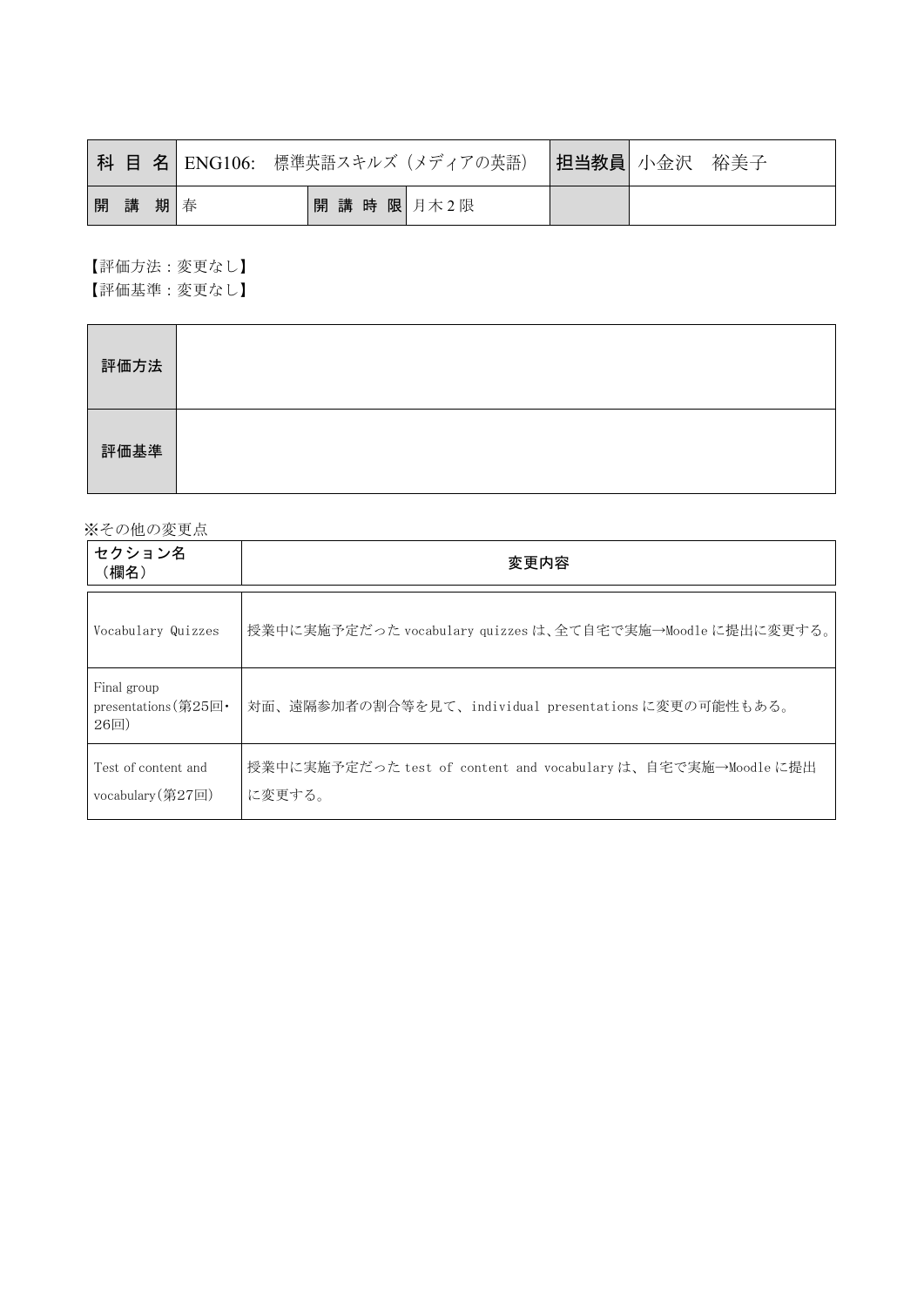|  |         | 科 目 名   ENG163: 標準英語スキルズ (リーディング・語彙) |      |                      | 担当教員  石原 久子 |  |
|--|---------|--------------------------------------|------|----------------------|-------------|--|
|  | 開講 期春/秋 |                                      | 開講時限 | (春) 月木1限<br>(秋) 月木2限 |             |  |

【評価方法:変更あり】

【評価基準:変更あり】

|      | 積極的な授業参加20%、語彙プリント30%、授業内提出物50%           |
|------|-------------------------------------------|
| 評価方法 |                                           |
|      |                                           |
|      | 積極的な授業参加:授業内での質疑応答や練習問題に積極的に取り組み、自発的に考える姿 |
|      | 勢を示したか。                                   |
| 評価基準 | 語彙プリント:指定した単語の使われ方を理解した上で正しいスペリングで書いているか。 |
|      | 授業内提出物:授業で学んだ(インプット)した内容(新出語句、慣用表現、文法事項、文 |
|      | 章構造、段落の展開)を、正しい理解に基づいて記述(アウトプット)しているか。筆者の |
|      | 主張を理解した上で、自分なりの見解を自分の言葉で論理的に述べているか。       |

| セクション名<br>(欄名)            | 変更内容                        |
|---------------------------|-----------------------------|
| 「授業計画」内の「テー <br>マおよび学習内容」 | 第14回、および第27回の「確認テスト」を実施しない。 |
|                           |                             |
|                           |                             |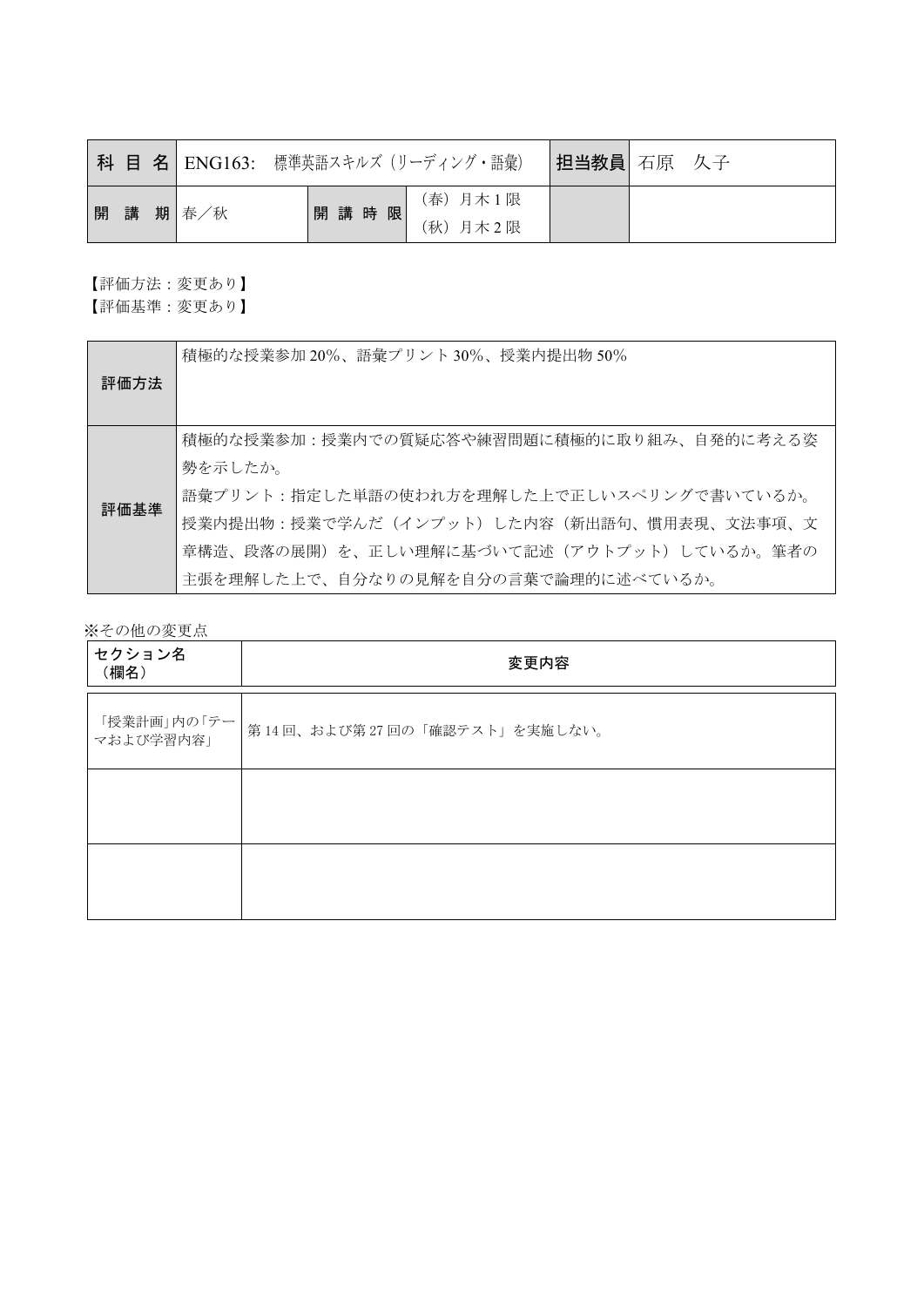|      |  |          | 科 目 名 ENG161: 標準英語スキルズ(編入対策) | 担当教員 岩崎 | 明子 |
|------|--|----------|------------------------------|---------|----|
| 開講期春 |  | 開講時限月木5限 |                              |         |    |

【評価方法:変更あり】

【評価基準:変更あり】

| 評価方法 | 授業への積極的参加・課題 30%、小テスト3回(オンデマンド) 20%、テスト 2回 (オンデマ |
|------|--------------------------------------------------|
|      | ンド)30%、プレゼンテーションとレポート20%、                        |
|      | Text 演習を必ず予習し、授業内での質疑や解答分析の話合いに積極的に参加し、課題の       |
|      | 内容とそれを期日内に提出したかを評価。                              |
| 評価基準 | ② オンデマンドの小テストやテストでは、授業でやったところをよく復習して身につけた        |
|      | かを評価する。                                          |
|      | 3 プレゼンテーションとレポートでは、過去の試験問題の構造や難易度、トピックにつ         |
|      | いて的確に分析しているかを評価する。                               |

| セクション名<br>(欄名)                                    | 変更内容                                                                                                                    |
|---------------------------------------------------|-------------------------------------------------------------------------------------------------------------------------|
| 5回、9回、19回、オン<br>デマンド小テスト解<br>説、質疑応答、話合いと<br>まとめ   | 授業内小テストから、授業時間外オンデマンド型の小テストへ変更。指定日、時間内に Moodle<br>にアクセスしてテスト問題をダウンロードし、解答後それを Moodle に提出。授業時間には、<br>解説と質疑応答、話合いとまとめを行う。 |
| 14回、27回にオンデマ<br>ンドのテストの解説、<br>質疑応答、話合いとま<br>とめを行う | 授業内テストから、授業時間外オンデマンド型のテストへ変更。指定日、時間内に Moodle に<br>アクセスしてテスト問題をダウンロードし、解答後それを Moodle に提出。授業時間には、解<br>説と質疑応答、話合いとまとめを行う。  |
|                                                   |                                                                                                                         |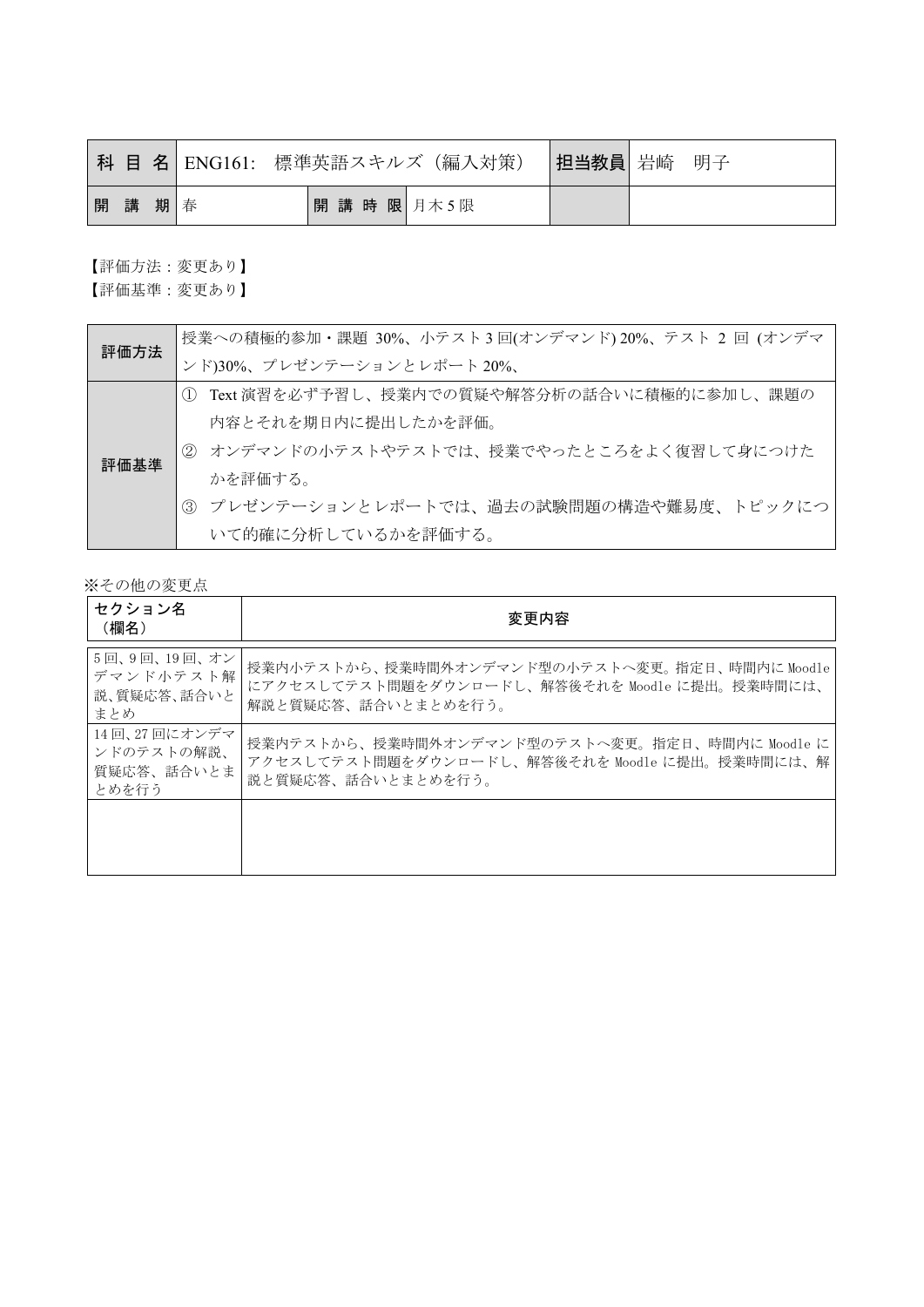|   |   |   |   | 科 目 名   ENG164: 標準英語スキルズ (アメリカの文化と社会) | 担当教員  A. Goli |  |
|---|---|---|---|---------------------------------------|---------------|--|
| 開 | 講 | 期 | 春 | 開講時限次金2限                              |               |  |

|      | Participation and performance in classroom activities (30%); Group research and presentations (30%);      |
|------|-----------------------------------------------------------------------------------------------------------|
| 評価方法 | In-class evaluations (30%), including reading and comprehension, writing and oral skill evaluations;      |
|      | Homework assignments (10%).                                                                               |
|      |                                                                                                           |
|      | Participation and performance in classroom activities: active involvement in everyday class activities,   |
|      | use of English in class, participation in presentation Q&A Homework assignments: writing                  |
|      | assignments diligently completed before class; Group research: team work, research effort;                |
|      | Presentations: in-depth research, good organisation, relevant and well-balanced content and language,     |
| 評価基準 | delivery (voice, pacing, body language, preparation), written presentation summary and poster (good       |
|      | structure and clarity, submission by due date); In-class evaluations: accuracy of answers in reading-     |
|      | comprehension tests, ability to express thoughts and ideas logically and use target vocabulary accurately |
|      | in writing and oral evaluations.                                                                          |
|      |                                                                                                           |
|      |                                                                                                           |

| $\cdots$ $\cdots$ $\cdots$<br>セクション名<br>(欄名) | 変更内容 |
|----------------------------------------------|------|
|                                              |      |
|                                              |      |
|                                              |      |
|                                              |      |
|                                              |      |
|                                              |      |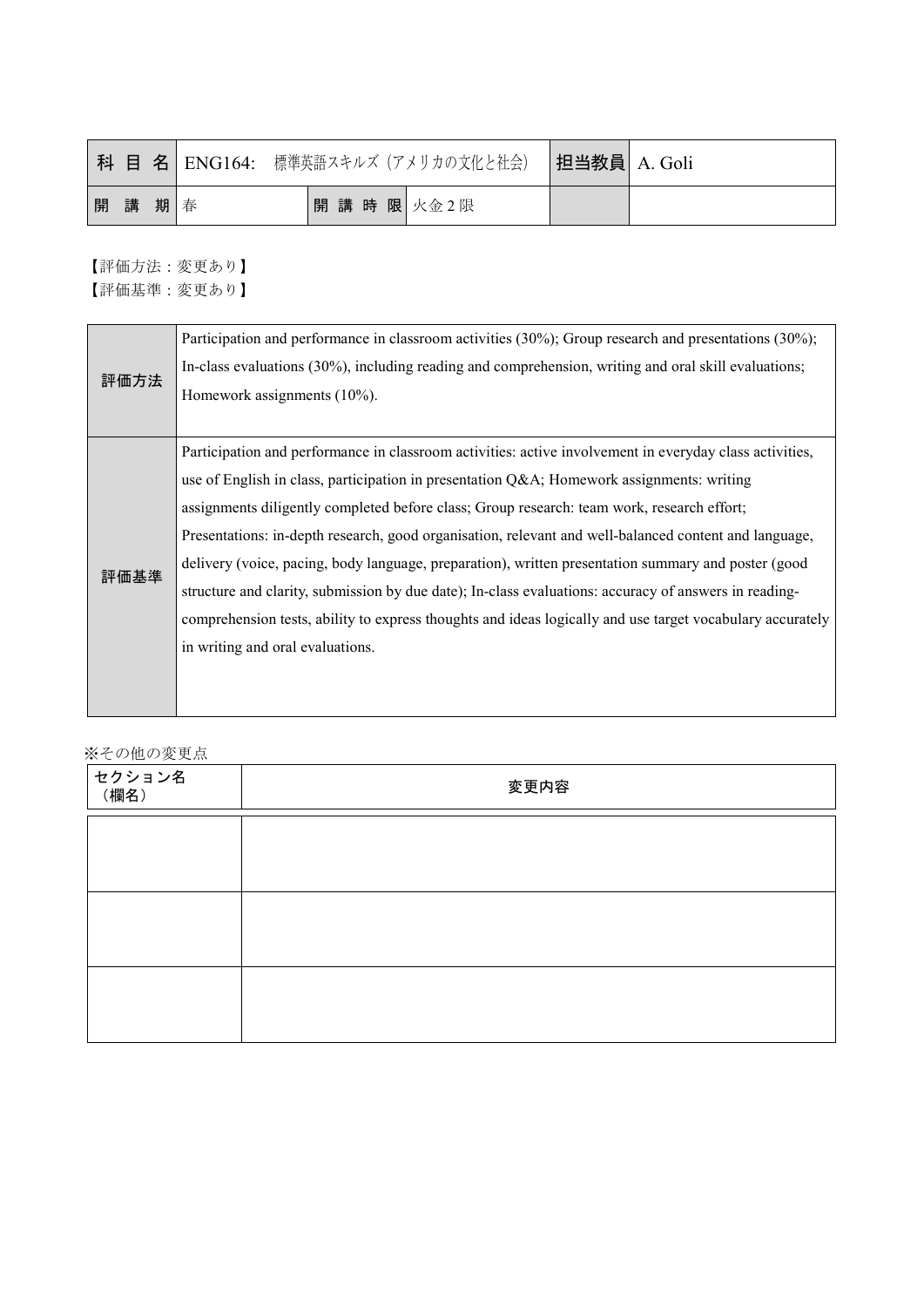|    |    | 科 目 名   ENG165: 標準英語スキルズ (テクノロジーと科学の英語) | 担当教員 K. Shimizu |
|----|----|-----------------------------------------|-----------------|
| 開講 | 期春 | 開講時限次金2限                                |                 |

| 評価方法 | Participation and performances in classroom activities (30%); Comprehension log and Presentations<br>$(30\%)$ ; Final Report (20%); Homework assignments (20%)                                                                                                                                                                                                                                                                                                                                                                                                                                                                                                                                                                               |
|------|----------------------------------------------------------------------------------------------------------------------------------------------------------------------------------------------------------------------------------------------------------------------------------------------------------------------------------------------------------------------------------------------------------------------------------------------------------------------------------------------------------------------------------------------------------------------------------------------------------------------------------------------------------------------------------------------------------------------------------------------|
| 評価基準 | Participation and performance: active involvement in text exercises, pair and group work, effort to<br>speak English and use of newly acquired vocabulary; Comprehension check log; give correct answers to<br>questions related to vocabulary and unit content; Presentations: content (well-organized, introduction,<br>overview, use of appropriate language, consists of an intro, body and conclusion) and delivery (eye<br>contact, clear voice, speaking and not reading the script); Final Report: ability to express thoughts and<br>ideas logically, use of newly acquired vocabulary; submitted on time, appropriate length, language and<br>content; Homework: shows proof of engagement and ability to express their own ideas. |

| セクション名<br>(欄名)   | 変更内容                                                                                                                                                                                      |
|------------------|-------------------------------------------------------------------------------------------------------------------------------------------------------------------------------------------|
| 4, 9, 14, 20, 25 | The "Vocabulary quizzes" have been altered to "Comprehension Check Log" submission.<br>These will be exercises to check your comprehension of the unit content and vocabulary<br>studied. |
|                  |                                                                                                                                                                                           |
|                  |                                                                                                                                                                                           |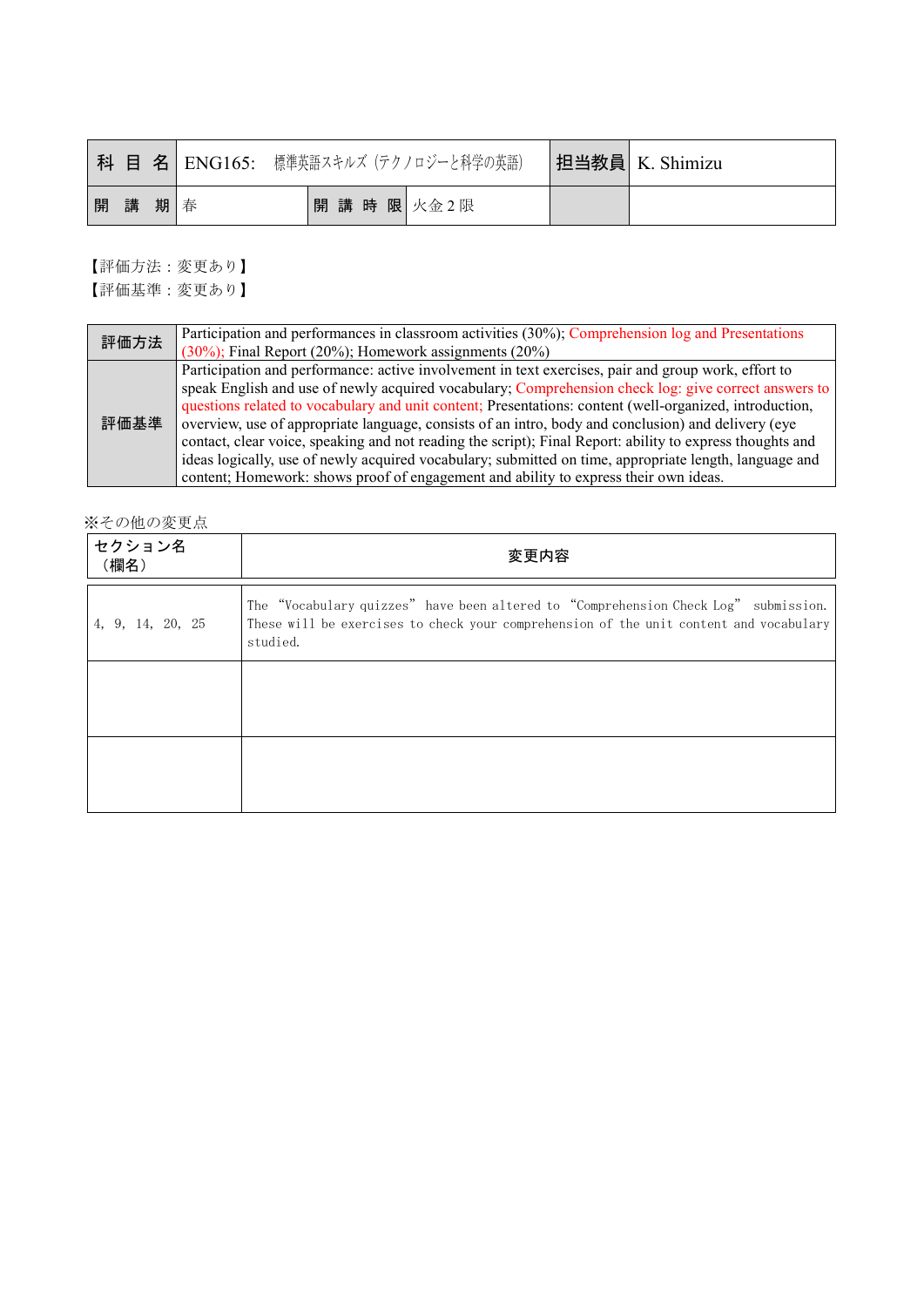|   |   |     |          | 科 目 名   ENG166: 標準英語スキルズ (ホスピタリティの英語) | 担当教員 A. Goli |  |
|---|---|-----|----------|---------------------------------------|--------------|--|
| 開 | 講 | 期 秋 | 開講時限次金3限 |                                       |              |  |

|      | Participation (30%); Homework and assignments (20%); Short vocabulary quizzes (20%); Presentation    |
|------|------------------------------------------------------------------------------------------------------|
| 評価方法 | and role-play evaluation $(30\%)$ .                                                                  |
|      |                                                                                                      |
|      | Participation: active involvement in class activities, effort to communicate in English;             |
|      | Homework and assignments: completed before class, evidence of effort, assignments submitted on time, |
|      | accurate use of language;                                                                            |
|      | Short vocabulary quizzes: accurate choice of words to complete phrases and dialogs;                  |
| 評価基準 | Presentation: in-depth research, good organisation, relevant and well-balanced content and language, |
|      | delivery done with appropriate voice, pacing, body language following adequate preparation;          |
|      | submission of presentation summary written based on instructed format and submitted on time;         |
|      | Role-plays: accurate use of language and newly acquired vocabulary, phrases, and conversation        |
|      | strategies.                                                                                          |
|      |                                                                                                      |

| │セクション名<br>│ (欄名) | 変更内容 |
|-------------------|------|
|                   |      |
|                   |      |
|                   |      |
|                   |      |
|                   |      |
|                   |      |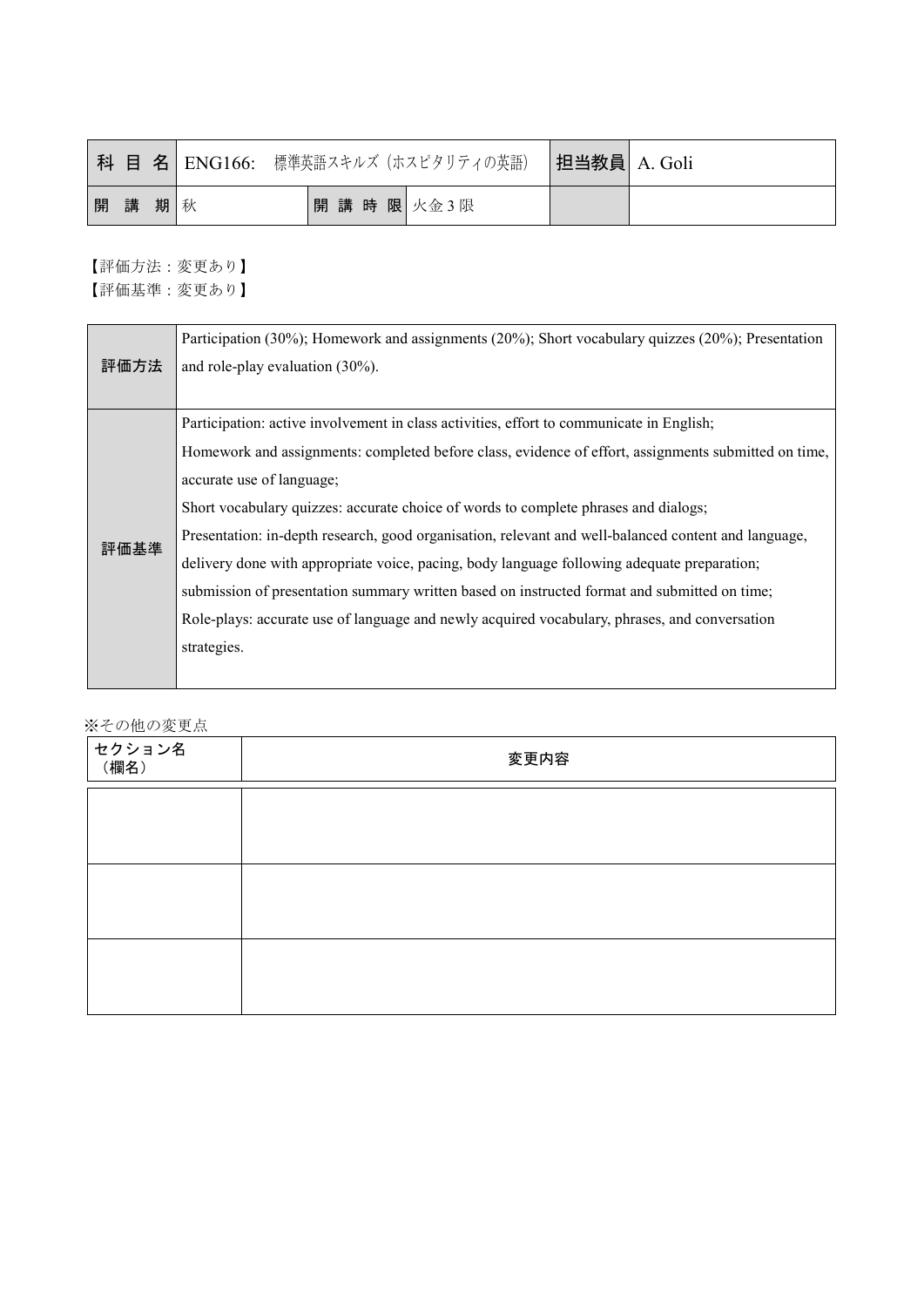|    |    | 科 目 名  ENG183: 準上級英語スキルズ(多読速読) |  | 担当教員 M. Lupas |
|----|----|--------------------------------|--|---------------|
| 開講 | 期春 | 開講時限次金5限                       |  |               |

【評価方法:変更なし】 【評価基準:変更なし】

| 評価方法 |  |
|------|--|
| 評価基準 |  |

| セクション名<br>(欄名) | 変更内容                                                                                                                                                                           |
|----------------|--------------------------------------------------------------------------------------------------------------------------------------------------------------------------------|
| 授業計画           | "Quiz" appears in the 運営方法、教育手法 for each day, but students are<br>expected to complete the quizzes outside of class time, before each class, at the<br>time of their choosing. |
|                |                                                                                                                                                                                |
|                |                                                                                                                                                                                |